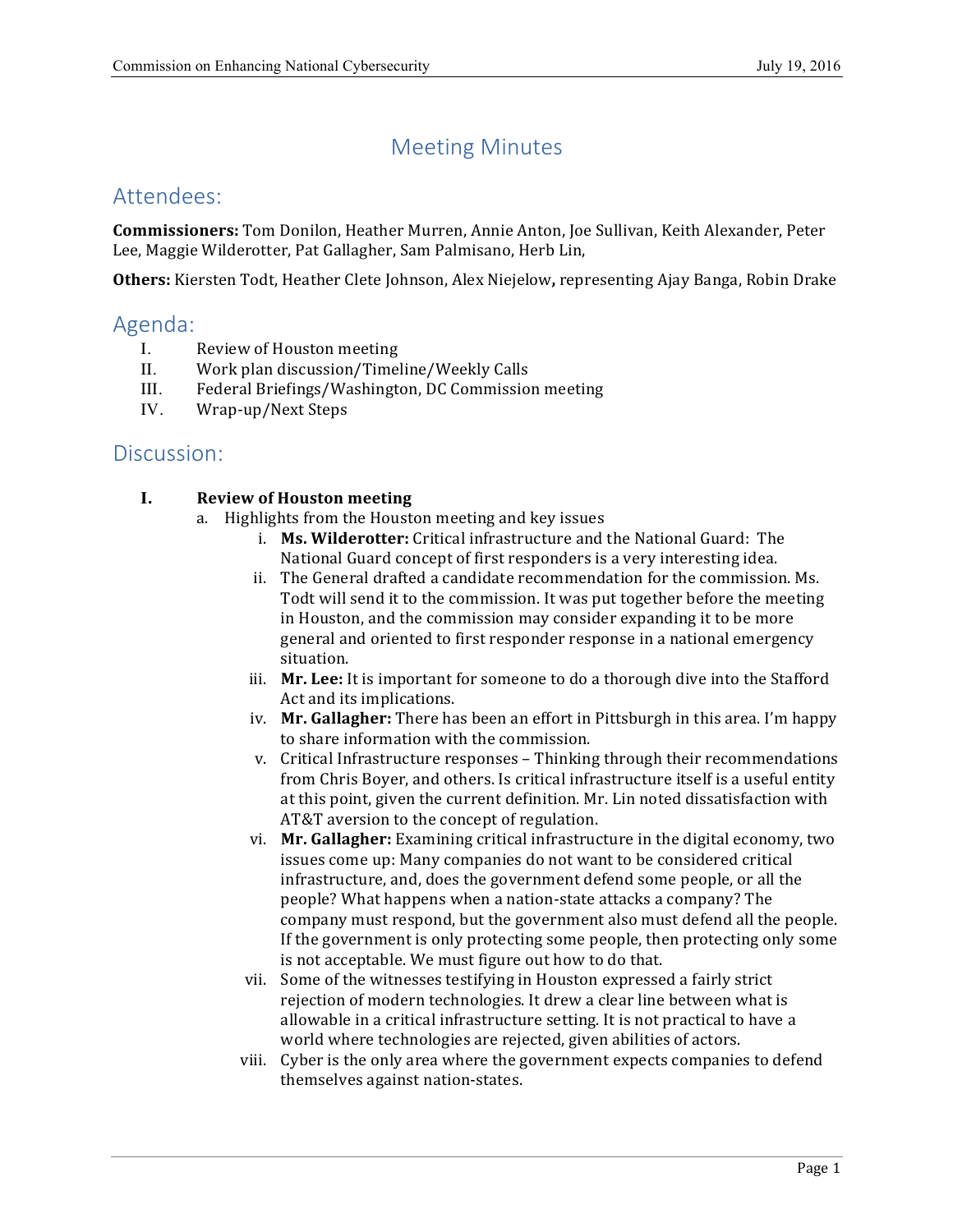- ix. Mr. Gallagher: Critical infrastructure is critical, and the government is necessary for response. The report must contain something in this area. Further research in this area is needed.
- x. Ms. Wilderotter requested the staff develop a strawman on critical infrastructure with its definition, government response, etc.
- xi. Additional comments
	- 1. There is a lot of history on this topic. We need a background, what's defined, implications of critical infrastructure, guidelines and regulations and the responsibility of the government. If it is the government's responsibility for protection, the government will insist on identity access. NIST staff will have a lot of this information.
	- 2. The critical infrastructure working group has conducted numerous interviews. A working strawman will be delivered to the commission in the next week or two.
	- 3. **Ms. Wilderotter:** Chris Boyer was somewhat unresponsive. AT&T has been pushed around by FTC in the last few years. A word of the market. We need to look at what is changing and understand that regulation will run behind new technology. caution, as technology gets developed, regulation is always behind
	- 4. Some of these topics will be addressed in the Minneapolis meeting.
- xii. **Ms. Wilderotter:** State, local, tribal government Follow up further on what they are doing, and examine what support can be provided. It sounds like it is uneven in different states. A view of state and local in context of critical infrastructure needs to be examined.
- xiii. **Mr. Alexander:** Many companies are concerned about regulation becoming so extensive. Possibly the solution is insurance. Insurance may be able to solve certain fears about regulation. It worked in fire safety. It perhaps should be addressed.
- xiv. Mr. Gallagher: The question is, does it get into liability and indemnification questions? We should look at that. There are precedents in the government. It also looks at what happens if Anthem should be released of liability in case of an attack by a nation-state. We should at least examine and come up with recommendations.
- xv. Ms. Anton: There is a conference call with head of insurance for the state of North Dakota next week. He is very knowledgeable on cyber insurance. If any of the commissioners have questions, please email, and I can bring up or see about adding commissioners if there is interest.
- xvi. **Mr. Lee:** It does seem like there are gaps in capabilities in large companies, vs. small or medium companies. Are there natural incentives that would help smaller players in their capabilities? If we look at filling gaps, we should examine how responsibilities can be shared.
- xvii. Additional comment on Houston panel two there was a safety and security call to action. There might be something from a safety and education perspective that can be used to promote cyber education.

#### **II. Work plan discussion/Timeline/Weekly Calls**

- a. Everyone has received the work plans from the various groups. Would now like to discuss how to go forward.
- b. The work plans we have are in 10 areas. Proposing the following as the path forward: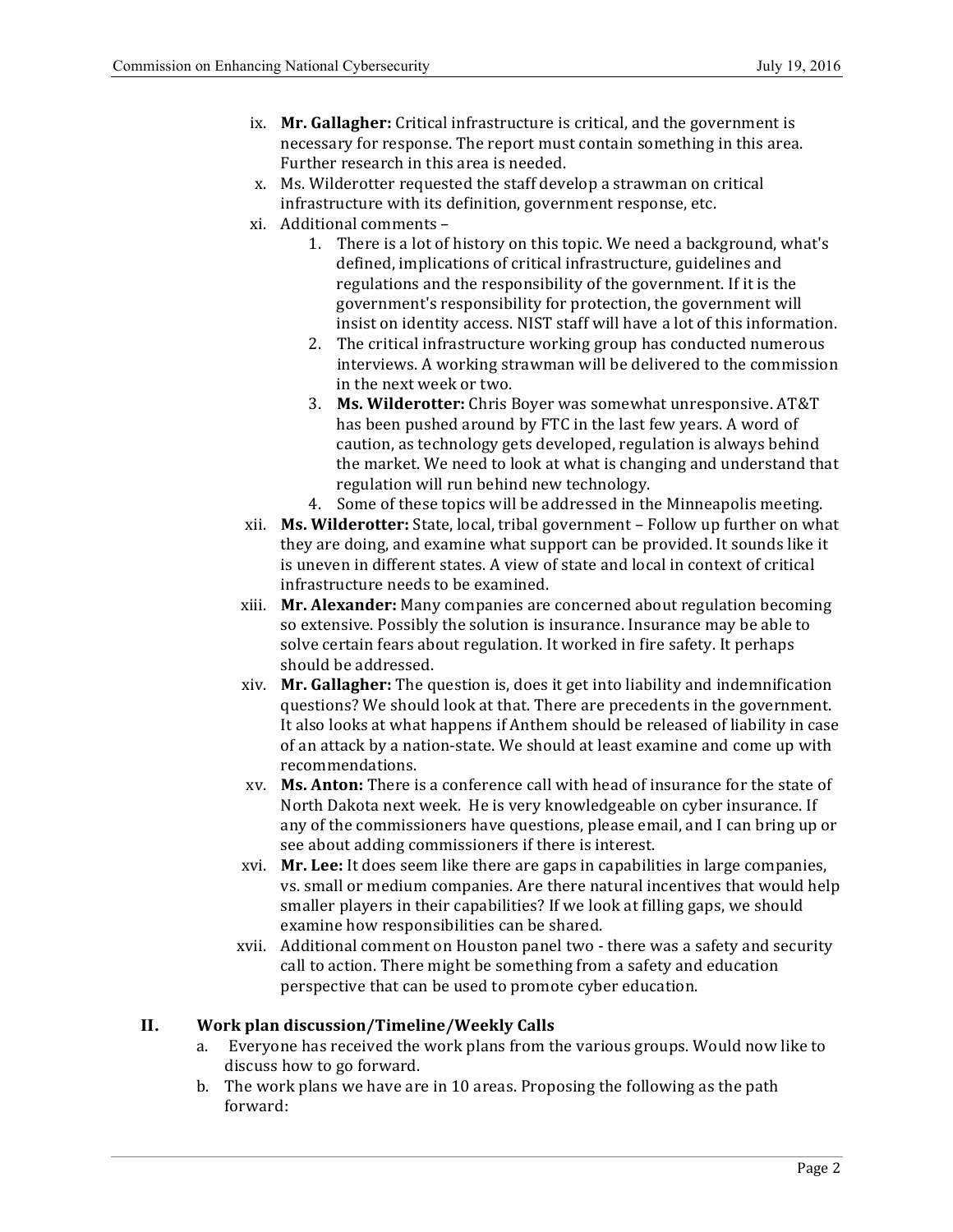- i. Commissioners should examine all areas and see if anything is missing. Does anything need to be added?
- ii. Over the next few weeks, commissioners should provide feedback on those proposed plans. They are not in a consistent state, but commissioners should look and provide feedback.
- iii. Staff will take those work plans and develop them into papers for commission consideration. They should contain the following sections:
	- 1. Background What is the current state of play? What is happening today?
	- 2. Identify the cybersecurity challenges
	- 3. Consolidate early findings
	- 4. Notional recommendations: The commission must decide if this section is wanted or not at this point.
- iv. There would then be a set of ten or more refined papers.
- v. The next stage would be to work through them individually in a series of calls to examine what else may be needed. These calls will go into September, so that then there is a solid basis for deliberation following the public workshop phase of the Commission.
- vi. The final three months can then be used for more in depth work.
- vii. The next two weeks are for feedback on the work plans. If commissioners have additional areas they want to add, those topics can be started in the process.
- c. **Mr. Palmisano:** The methodology for the commission is Commissioner-led, stafffacilitated. We believe the best way for us to add value is for the commissioners to be fully engaged.
- d. There are different models for running commissions. The classic model goes to where the staff listens to deliberations and produces draft, which the commissioners engage on.
- e. Ms. Anton: It is a great idea. Ms. Wilderotter noted the papers that were sent out did not include information from the workshops. That information must be included before the commissioners use the papers. It would be very helpful.
- f. **Mr. Donilon:** That is correct, but the initial work papers were not intended to be basis of discussions.
- g. Mr. Alexander: The commissioners can and should help move it forward, by working with the staff during the next two weeks. Members should be actively involved, and provide thoughts to staff.
- h. Mr. Donilon: We have current work papers. At the beginning of August, we will have the more refined papers.
- i. Proposed idea: It might be a good idea to assign work streams to commissioners. Not sure everyone will be able to focus on all ten areas. It might be best to have each commissioner focus on two or three plans.
- j. **Mr. Donilon:** The current papers are the work plans for each group. The documents to be derived from the work plans will be the beginning of commission discussion.
- k. There is a list of NIST subject matter expert staff for those groups, but no email information. Ms. Todt will provide contact information for team leads for each group. Commissioners should reach out to the teams and copy Ms. Todt.
- l. Mr. Gallagher: In thinking about this process, there is a concern, and that is the calendar. Impressed with the emerging viewpoint among the commissioners. Can we provide feedback on the structure? There may need to be an executive session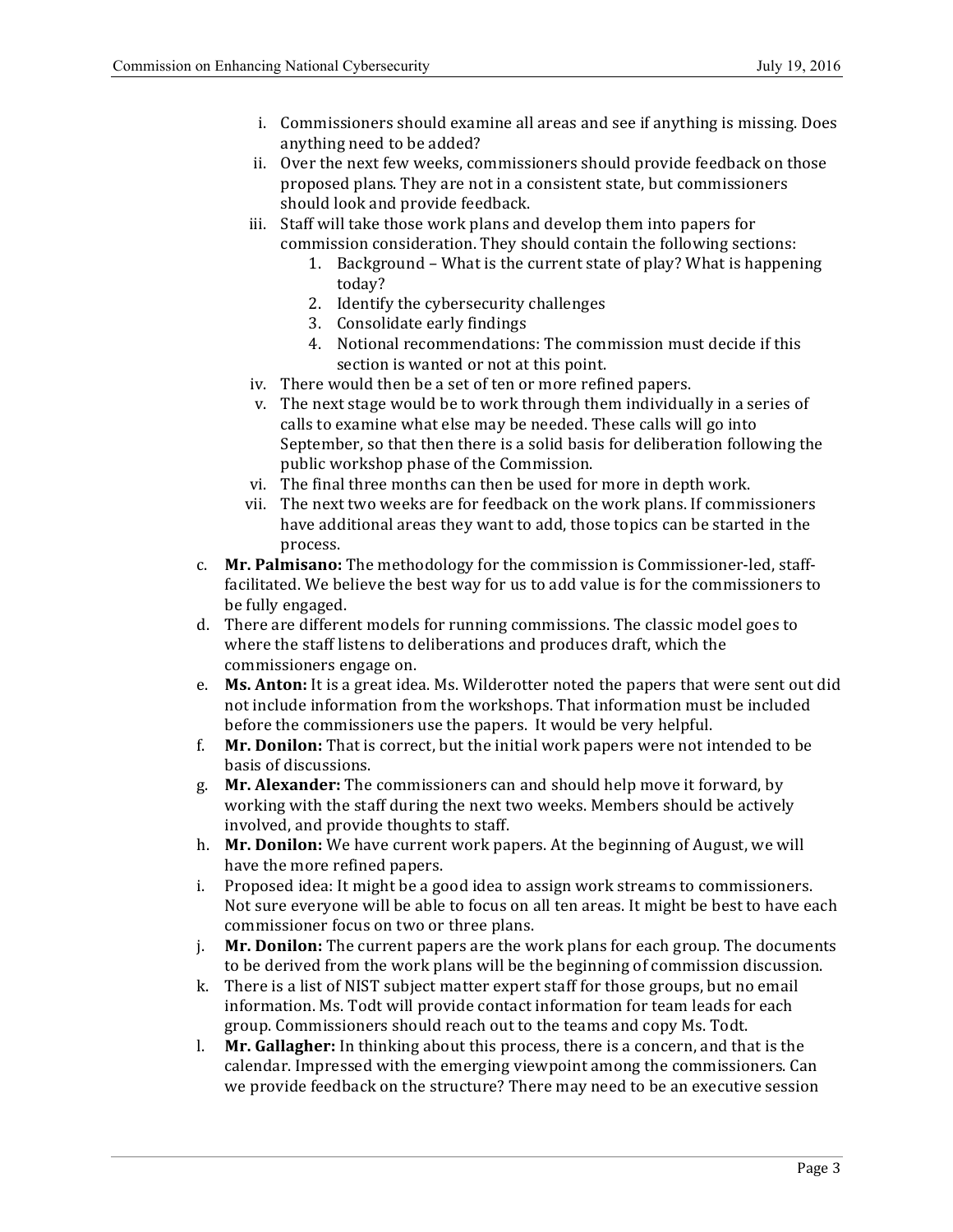with NIST staff to discuss. Let's ensure we deliberate on proposed recommendations throughout the process.

- i. **Ms. Wilderotter:** Workgroups can take information from meetings, and revise the first draft to start from an integrated approach.
	- 1. How to get this done?
	- 2. We developed 11 ideas and set the staff on the work. We, as a commission, have been working in public sessions. There are takeaways from these discussions, such as defining critical infrastructure, and others. This list looks different from the original time to have some type of discussion on the table of contents as it exists, and possibly develop a new table of contents. list of eleven areas. These will be the basis of the report. It may be
	- 3. Mr. Donilon: Encourage commissioner engagement with staff. The charge to the staff is to incorporate findings from the hearings.
	- 4. It might be good for commissioners to exchange short papers on key insights and recommendations, and submit current ideas to the staff on what is emerging from meetings.
	- 5. It is good for the commission to understand where it is now. It might make sense for commissioners to submit five proposed recommendations at a high level, and possible outcomes. There would then be initiatives that might come out of those. The summation of all this may be a list.
	- 6. **Mr. Lee:** Regarding the first draft, NIST staff is tremendously competent in handling these things. To me, the tyranny is that it may all be one-box thinking, and sound conventional. More innovative thoughts need the chance to come forward and be considered. We need to record things that have the "ring of truth" as we discover them. Don't de-emphasize the work on the working papers. Is there a way to exploit what commissioners are hearing, and recording them to discuss? We may find something new.
	- 7. **Mr. Sullivan:** The angle we are looking at it from is different. A lot of what we're hearing is from people who are down in the weeds. We should be careful not to get bogged down in any one perspective, but look at it from the executive level.
	- 8. Mr. Gallagher: Suggest a modified proposal, finish the work papers. Have some brainstorming with the commission now. If we have that, it may provide some additional structure and provide a good take off point for the report.
	- 9. Once these papers are submitted, commissioners would like to have these calls more regularly, weekly on Tuesday and discuss two papers at each meeting with necessary staff present. Commissioners should come with comments and ready to discuss. At the end of the five weeks, all ten topics will have been discussed.
	- 10. Ms. Wilderotter: There could be more topics based on topic gap analysis and cross-cutting themes.
	- 11. There could be additional papers. The commission may decide to drop or combine based on discussions at that time, given the time frame, and the style of the report. Quality vs quantity should be the rule as far as the number of recommendations.